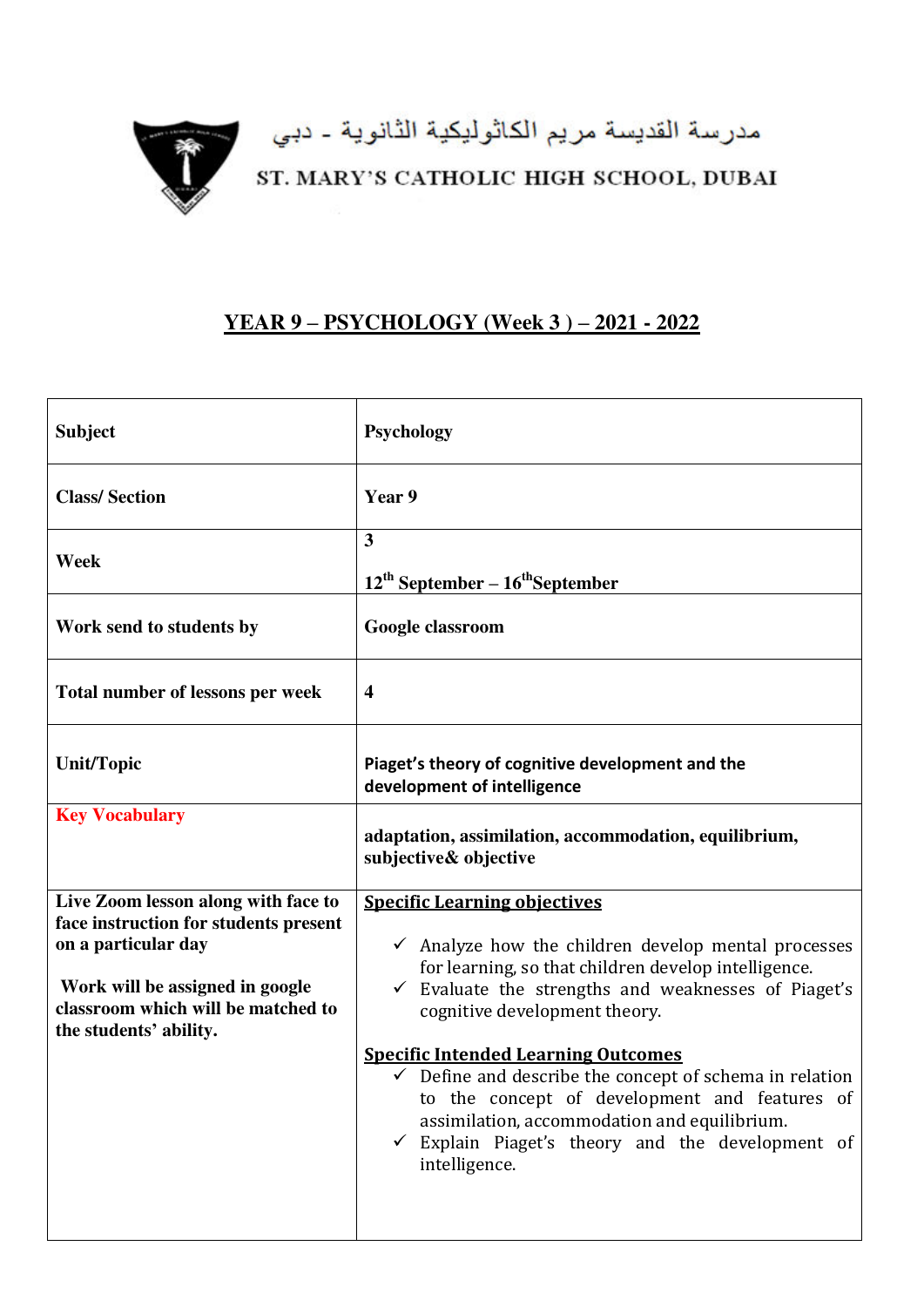|                                                           | Task 1: (1 <sup>st</sup> and 2 <sup>nd</sup> lesson task, during lesson)<br>$\checkmark$ Explain Piaget's theory and the development of                                                                                                                                                     |
|-----------------------------------------------------------|---------------------------------------------------------------------------------------------------------------------------------------------------------------------------------------------------------------------------------------------------------------------------------------------|
|                                                           | intelligence.                                                                                                                                                                                                                                                                               |
| <b>Tasks</b>                                              | $\checkmark$ Define and describe the concept of schema in relation<br>to the concept of development and features of<br>assimilation, accommodation and equilibrium.<br>$\checkmark$ Discuss the strengths and weaknesses of Piaget's<br>cognitivedevelopment theory.                        |
|                                                           | Task 2: (Homework) (Google classroom)<br>$\checkmark$ Make a table to illustrate the four stages of cognitive<br>development including the development of the<br>intelligence.<br>$\checkmark$ Give examples of ways on how to promote each stage<br>of child's development in the schools. |
|                                                           | Submission date: 10 <sup>th</sup> September 2021                                                                                                                                                                                                                                            |
|                                                           | Task 3 (homework) (Google classroom)<br>Application.                                                                                                                                                                                                                                        |
|                                                           | $\checkmark$ Nicole can recognise her mother's blue car as a 'car'<br>and her father's green car as a 'car'. Her grandmother<br>had a red car, but buys a white car. Which process will<br>Nicole use to understand the change in her<br>grandmother's<br>car?                              |
|                                                           |                                                                                                                                                                                                                                                                                             |
|                                                           | Submission date: 10 <sup>th</sup> September 2021                                                                                                                                                                                                                                            |
|                                                           | <b>Essential questions:</b>                                                                                                                                                                                                                                                                 |
|                                                           | $\checkmark$ Define and describe the concept of schema in relation<br>to the concept of development and features of<br>assimilation, accommodation and equilibrium.<br>$\checkmark$ Discuss the strengths and weaknesses of Piaget's<br>cognitive development theory.                       |
| <b>Assessment Criteria/</b><br><b>Essential questions</b> | <b>Assessment Criteria:</b><br>AO1: Define and explain - Schemas/schemata, assimilation,<br>accommodation and equilibrium                                                                                                                                                                   |
|                                                           | A02: Describe the development of Intelligence in children<br>through adaptation, apply Piaget's theory of cognitive<br>development and the development of intelligence to<br>educational/classroom setting.                                                                                 |
| <b>Resources</b>                                          | A03: Evaluate the strengths and weaknesses of Piaget's<br>theory of cognitive development and the development of<br>intelligence.                                                                                                                                                           |